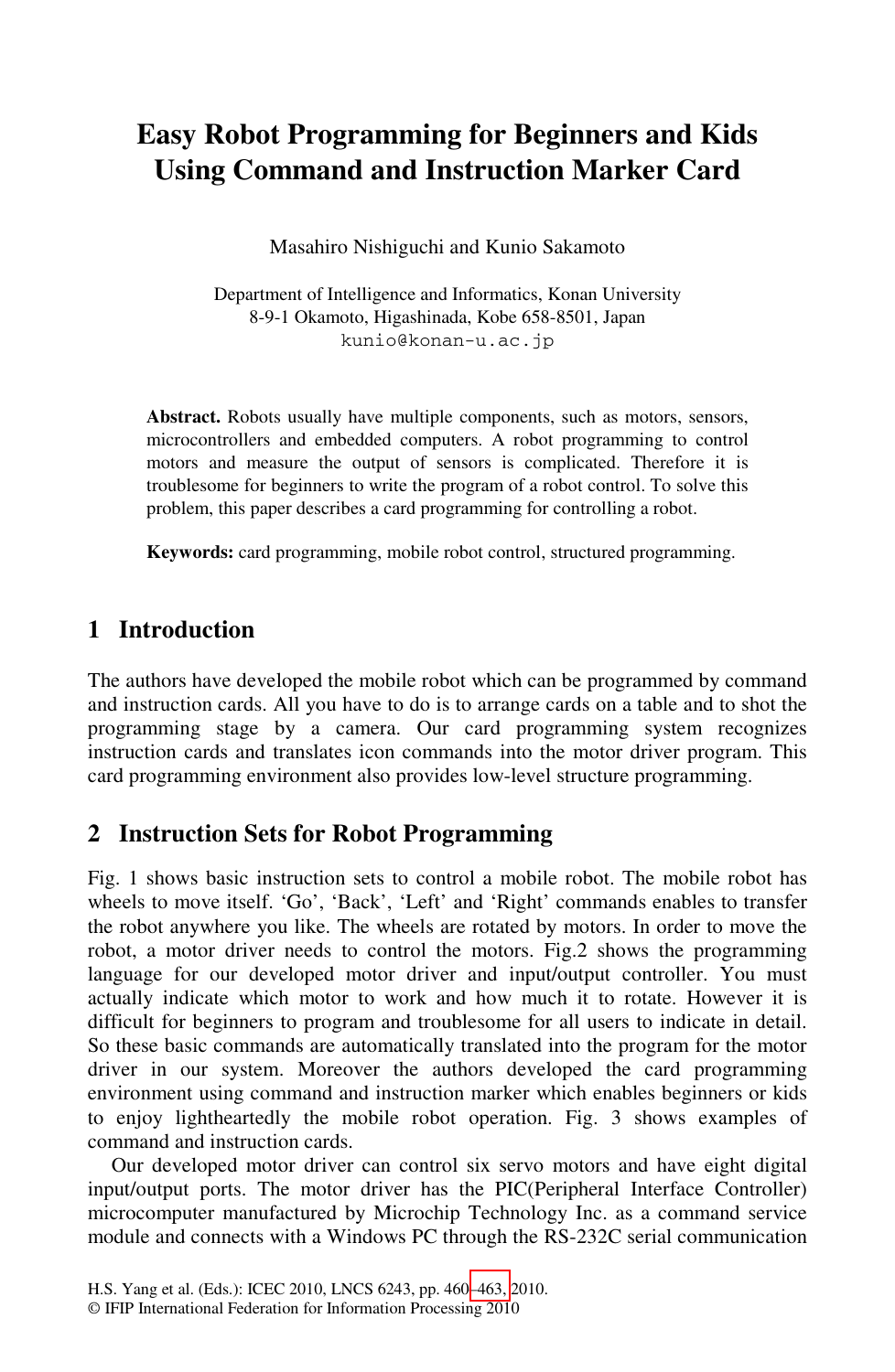line. In our driver, the PIC microcomputer receives 26 kinds of instructions from the PC. One capital alphabet letter and an additional data constitute this instruction form as shown in Fig. 2. In order to control the mobile robot, the motor driver operates motors and turns a light on or off by the instruction, which is directly inputted or translated on the card programming environment.

Fig. 4 shows a situation of the card programming for our mobile robot control. As shown in Fig. 4, a camera shots the programming stage where you arrange the instruction cards on. On our card programming environment, you can instruct eight commands on the table at the same time. Moreover this card programming system supports a 'for loop' statement and a subroutine statement as the universal programming language. The 'for loop' allows command to be repeatedly executed. The subroutine also involves some commands to build a portion of instruction within a larger program. Then 'for loop' and subroutine have a series of instructions, and these statements behave in much the same way as a program that is used as one step in a larger program or another subprogram. The authors introduced and demonstrated the feasibility of a new concept in packaging. The packaging is to unify some instruction cards into one card as shown in Fig. 1. Thus packaging process can memorize and give a new function to a blank card which involves a series of commands and executes instructions step by step. Then to put a newly generated instruction card on the table means to call and execute the subroutine. The combination of the loop command and packaged instructions card realizes the loop function which executes same commands many times defined by a loop counter.



**Fig. 1.** Example of instructions and generating subroutine

| GO            | Move forward                    |
|---------------|---------------------------------|
| <b>BACK</b>   | Move behind                     |
| <b>LEFT</b>   | Turn left                       |
| <b>RIGHT</b>  | Turn light                      |
| <b>LIGHT</b>  | Turn LED light on/off           |
| <b>LOOP</b>   | Execute instructions repeatedly |
| <b>MEMORY</b> | Package instructions            |
|               | (Generate subroutine)           |
| <b>CALL</b>   | Execute packaged instructions   |
|               | (Call subroutine)               |

| $10 \text{ U}:0170$ | #call subroutine |
|---------------------|------------------|
| $20 \text{ H} : 1$  | #Port H=high     |
| 30 W:100            | #wait            |
| $40$ H:0            | #Port H=low      |
| 50 U:20 70          | #loop 20 times   |
| 60 U:99             | #program end     |
| 70 A:220            | $#Servo A=220$   |
| 80 B:90             | $#Servo B=90$    |
| - 11.00             | #return          |

**Fig. 2.** Example text programming

## **3 Easy Programming Using Command Cards**

To realize the card programming, our developed easy robot programming system needs to recognize markers in the real world and discriminate command and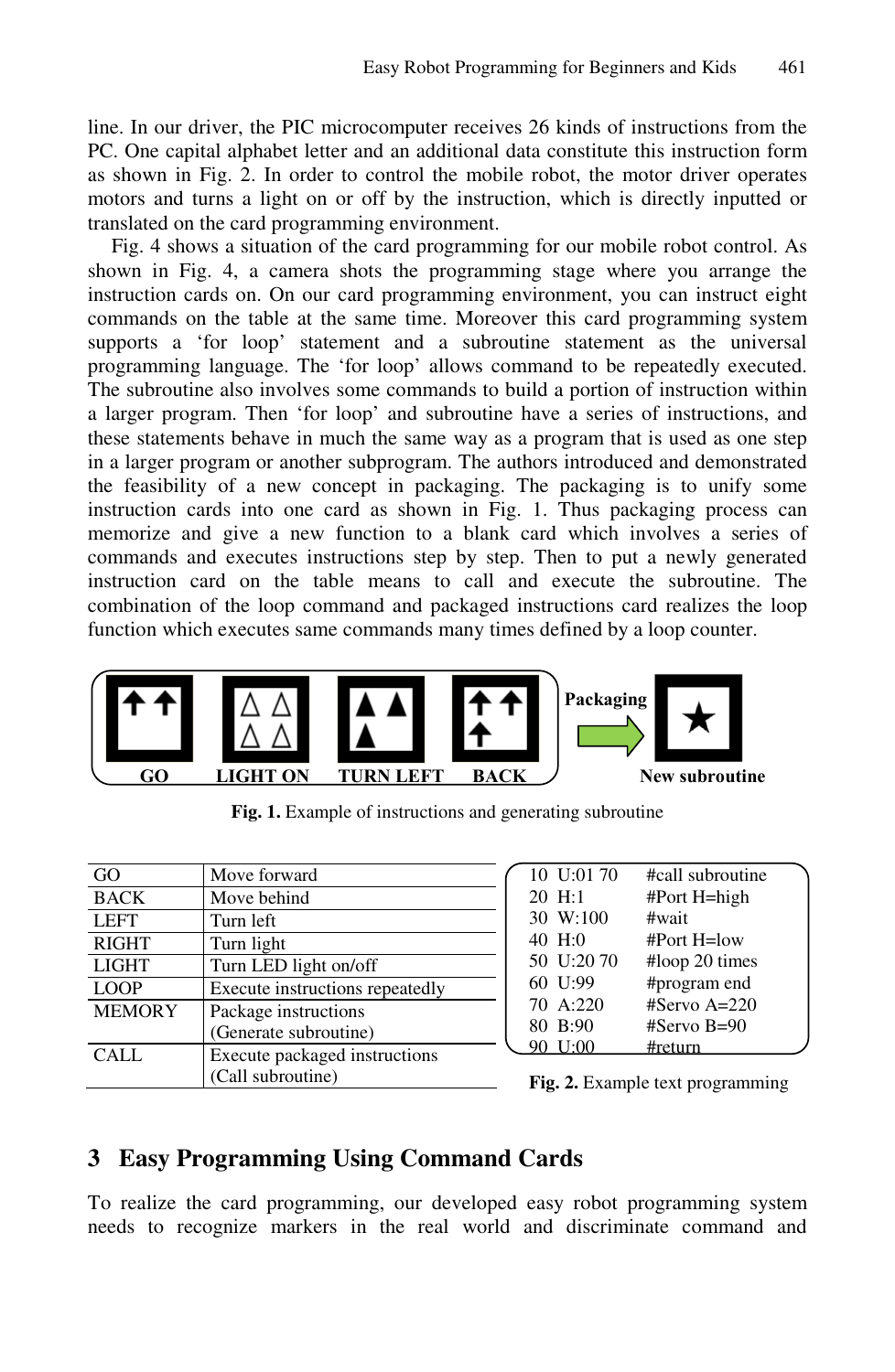

**Fig. 3.** Example of command and instruction cards



**Fig. 4.** Result of card recognition **Fig. 5.** Appearance of mobile robot

instruction from drawn patterns on the markers. As shown in Fig. 3, the marker card consists of a black square frame filled with some kind of a pattern. We shoot makers and take picture of it. The computer vision system firstly finds the black square flames from video streams and then recognizes patterns within the interesting regions. On our developed system, the authors make use of a mixed reality software in order to recognize a kind of the marker and measure its position. This software library is called ARToolkit. ARToolkit involves a video capture, a 3D graphics generator, a spatial measuring and an overlay imaging for the creation of augmented reality applications. Fig. 4 shows the result of card recognition. In Fig.4, the application window area consists of three regions; the upper screen shot shows the recognition result, the lower left shot is an original video stream and the lower right shows recognized instructions. The card programming stage has eight slots and the center is an origin marker for measuring card positions. A user puts the instruction cards onto these slots by turns of execution. At the example shown in Fig. 4, the slot number 2, 6 and 8 are vacant. The robot programming system finds the all instruction markers and overlays cubes on the markers as flags in case that the recognition process is correctly